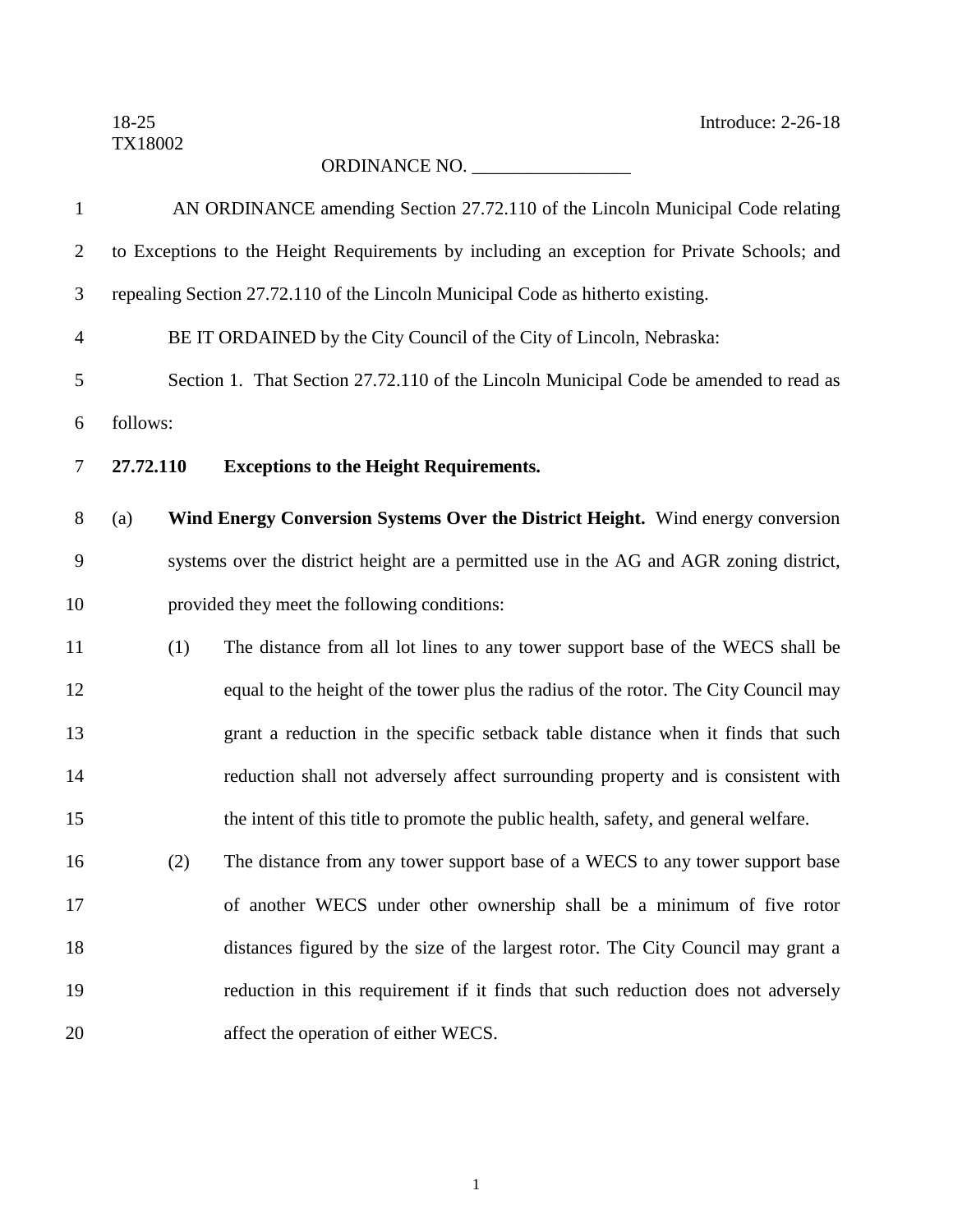- (3) The WECS operation shall not cause interference to the radio and television reception on adjoining property.
- 3 (4) In the AGR district, in order to restrict climbing access in or to the WECS tower, a fence six feet high with a locking portal shall be placed around the WECS tower base, or the tower climbing apparatus shall be limited to no lower than twelve feet from the ground, or the WECS tower may be mounted on a roof top.
- (5) The WECS, if interconnected to a utility system, shall meet the requirements for interconnection and operation as set forth in the electric utility's then current service regulations applicable to WECS.
- (b) **Necessary Mechanical Appurtenances.** All necessary mechanical appurtenances 11 located on top of a building are exempt from the height regulations contained in this title as follows:
- (1) No such appurtenances may exceed twenty feet in height above the maximum 14 permitted in the district in which they are located;
- (2) All of said appurtenances must be set back a minimum of fifteen feet from all faces of a building when said faces are adjacent to a street.
- (c) **Chimneys, Antenna Towers, and Grain Elevators.** Chimneys, cooling towers, elev- ator bulkheads, grain elevators, fire towers, stage towers or scenery lofts, amateur radio antenna installations not exceeding sixty-five feet in height (which includes a tower not exceeding fifty feet in height), noncommercial radio towers not exceeding fifty feet in height, wind energy conversion systems over the height of the district authorized by conditional use or special permit, or water towers are exempt from the height regulations as contained herein.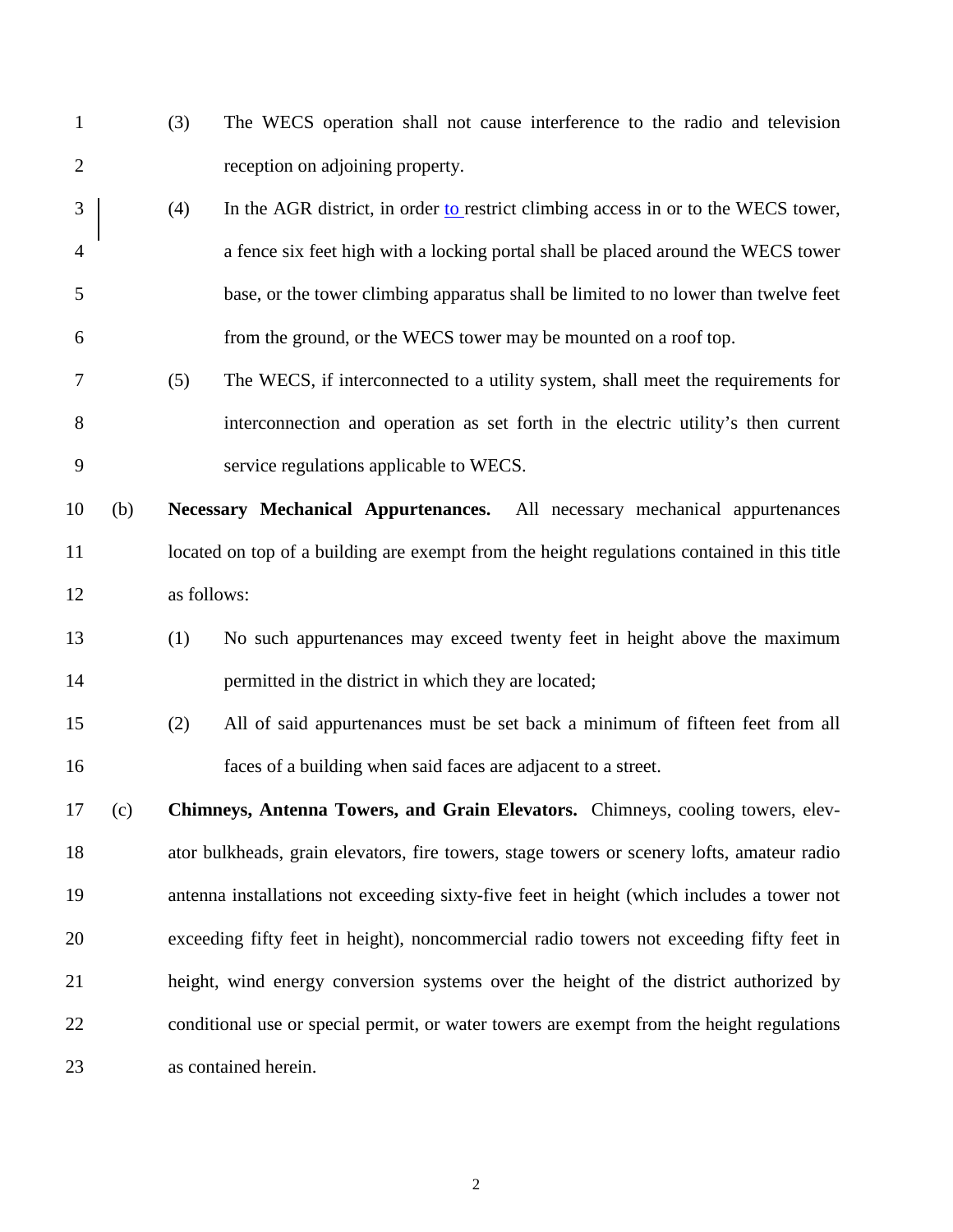(d) **Buildings, Places of Religious Assembly, Height of.** In all zoning districts where places of religious assembly are allowed, the main place of religious assembly building including place of religious assembly steeples, towers, and ornamental spires, used for the conduct of worship or religious services, may exceed the district height limit by the addition of one foot for each foot that such building is set back from all required yards.

- (e) **Private Schools, Height of.**
- In all zoning districts where private schools are allowed, private school buildings may
- exceed the district height limit as follows:
- (1) Private school buildings may exceed the district height by up to 10 feet where **that part of the building exceeding the district height is at least 50 feet from** 11 any boundary line of the premises;
- (2) Private school buildings may exceed the district height by up to 25 feet where 13 that part of the building exceeding the district height is at least 100 feet from 14 any boundary line of the premises;
- **NOTE:** Additional provisions regarding waivers of height restrictions may be found under Chapter 27.63 for the following uses:
- (1) Amateur radio antennas exceeding 65 feet; see §27.63.670
- (2) Wind Energy Conversion Systems over the district height; see §27.63.420
- (3) Place of religious assembly steeples, towers, and ornamental spires; see §27.63.220
- (4) Permitted Use Exceeding the Maximum Height Permitted in the District; see §27.63.250
- (5) Expansion of Nonconforming and Nonstandard Uses; see §27.63.280